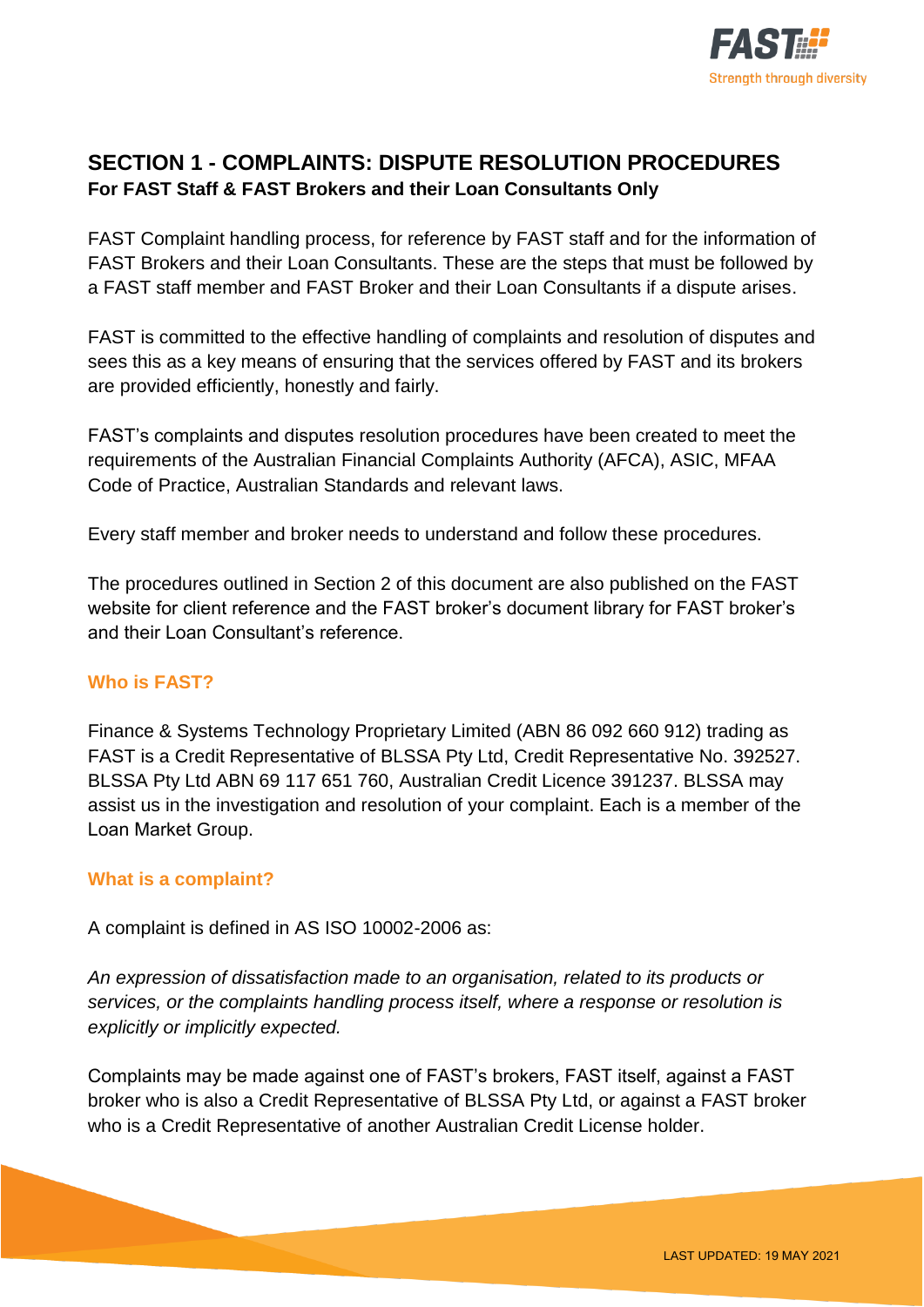

### **Procedures**

For complaints against FAST or against one of FAST's brokers, a client may make a complaint in any format, for example by telephone, letter, e-mail or in person and may lodge the complaint with their FAST broker, or FAST directly by contacting the FAST Complaints Officers:

| <b>First point of contact at FAST:</b>          | Second point of contact at FAST:       |  |
|-------------------------------------------------|----------------------------------------|--|
| <b>FAST Complaints Officer:</b>                 | <b>FAST Deputy Complaints Officer:</b> |  |
|                                                 |                                        |  |
| <b>Email: compliance@loanmarketgroup.com.au</b> |                                        |  |

**Mail:** FAST Complaints Officer, Level 15, 360 Elizabeth Street Melbourne VIC 3000

For complaints against one of FAST's brokers who is also a Credit Representative of BLSSA Pty Ltd, a client may make a complaint in any format, for example by telephone, letter, e-mail or in person and may lodge the complaint with you or BLSSA directly by contacting the BLSSA Complaints Officers:

| <b>First point of contact at BLSSA:</b> | Second point of contact at BLSSA: |
|-----------------------------------------|-----------------------------------|
| <b>Complaints Officer:</b>              | <b>Deputy Complaints Officer:</b> |
| Phone: (03) 9320 1082                   | <b>Phone: (03) 9320 1082</b>      |
|                                         |                                   |
| Email: resolutions@BLSSA.com.au         |                                   |

**Mail:** BLSSA Advice Complaints, Level 15, 360 Elizabeth Street Melbourne VIC 3000

For complaints against one of FAST's brokers who is a Credit Representative of another Australian Credit License (ACL) holder, a client may make a complaint direct to the ACL holder and these details can be obtained from their broker or documentation supplied.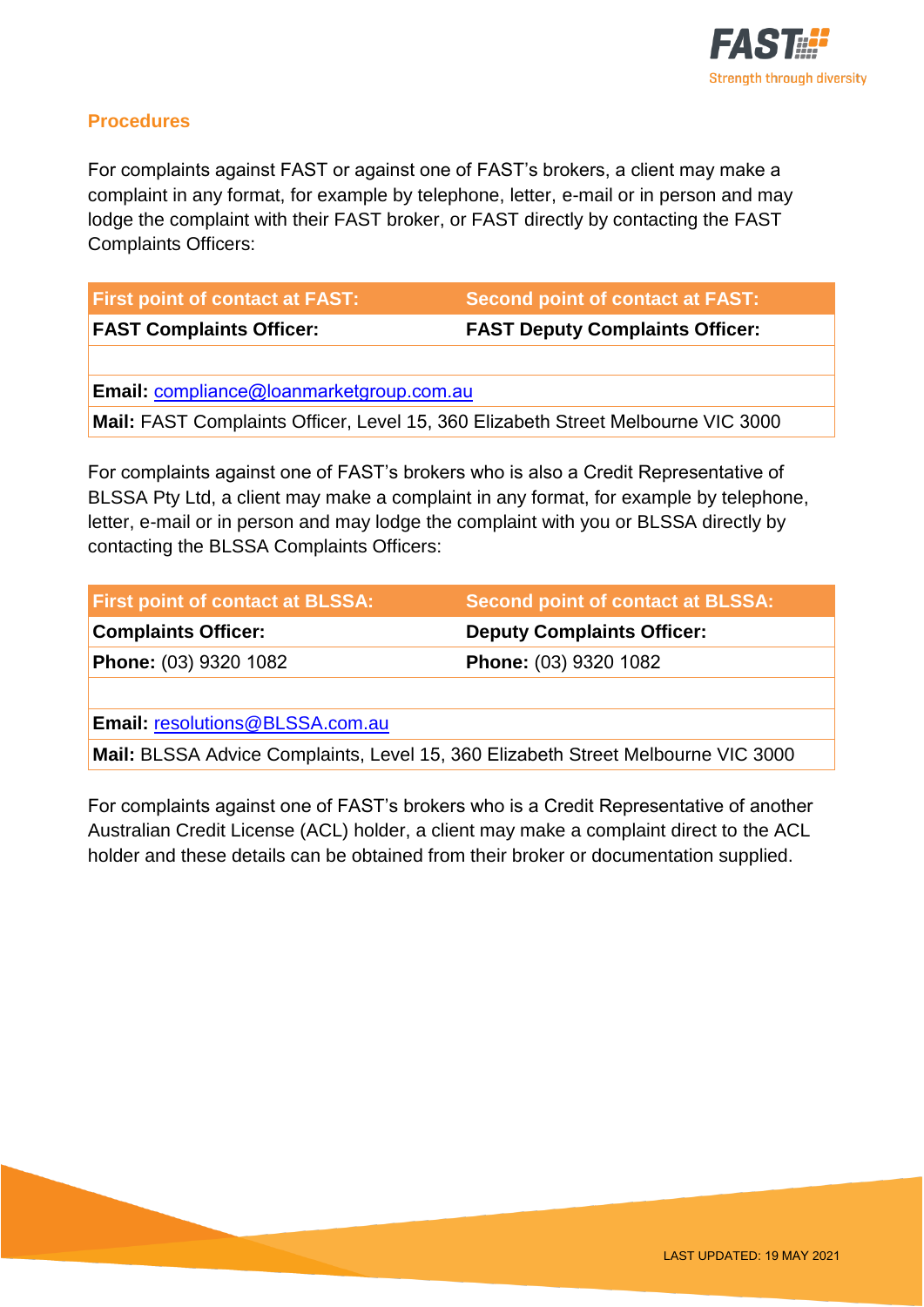

## **What to do if you receive a complaint?**

If you receive a complaint directly from a client about a credit service you have provided, you should make an assessment of the matter to determine whether it is a **minor grievance** or a **formal complaint**.

A **minor grievance** is a complaint that you may be able to resolve within five business days by:

- Calling the client to advise them of the status of their loan application. These types of complaints may relate to settlement delays, errors or delays with loan documentation or service issues.
- Calling the client to apologise and/or provide an explanation in relation to any misunderstanding of the application and settlement process or applicable fees and charges, or about service or privacy issues.

For more information about the procedures required to be followed when dealing with a minor grievance, please refer to Dealing with minor grievances below.

### A **formal complaint** includes:

- Any matter which you will not be able to resolve in five business days.
- Any matter involving compensation, refund of fees and/or interest.
- Any complaint from a lawyer, regulatory body, consumer advocacy centre, Tribunal Ombudsman or EDR Scheme.
- Any allegations of fraud or misleading or deceptive conduct.
- Any allegation of irresponsible lending, maladministration or negligence.
- Any allegation of a breach of legislation or common law.

For more information about the procedures required to be followed when you receive a formal complaint, please refer to Dealing with formal complaints below.

### **Dealing with minor grievances**

As a FAST broker, if you are able to deal with a complaint or grievance within five business days of receiving it, you should investigate the matter and respond to your client. Please note that you should always acknowledge the grievance as soon as possible.

If you identify that there are steps required in the resolution of the matter or amendments required to your processes to correct any issues, you should complete those actions as soon as possible.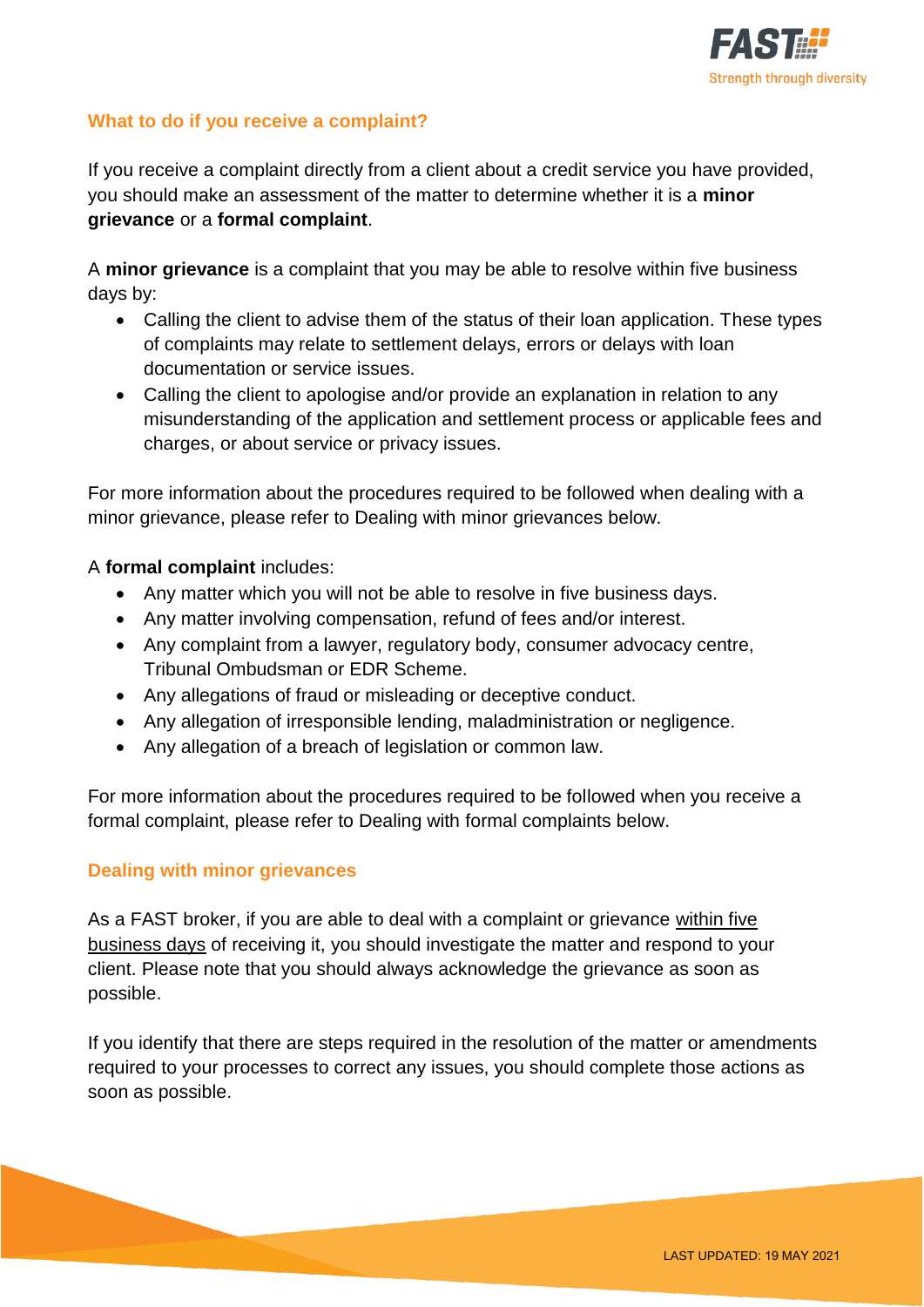

If the client is happy with your resolution and the matter is resolved within five business days, you are not required to notify FAST or BLSSA and you are not required to send a final response in writing to the client.

Note that you are required to input details into a complaints register. This can be helpful if you need to provide relevant information about the complaint if called to do so in the future.

If the client is not happy with your resolution or the matter is not resolved within five business days, you **must** report the matter to the FAST or BLSSA Complaints Officers for their ongoing management. The matter is considered to be a formal complaint – please refer to *Dealing with formal complaints* below.

If you require assistance with managing a minor grievance, please contact the FAST or BLSSA Complaints Officers for guidance.

## **Dealing with formal complaints**

As soon as you receive a formal complaint, or it becomes apparent that you are not able to resolve a minor grievance to the client's satisfaction within five business days, you must immediately notify the FAST or BLSSA Complaints Officers via the contact details noted above. Referral of the complaint may be made by forwarding a copy of the original complaint and the following information (if not contained within the body of the complaint):

- Client's name and contact details
- Date the complaint was received by you
- Description of the transaction and/or product to which the complaint relates
- Description of the complaint
- Letters, emails or documents received from the complainant that relate to the complaint

A FAST or BLSSA Complaints Officer will contact you to discuss the complaint and may require additional information such as file notes and other records. If additional information is requested, this should be provided by you to the FAST or BLSSA Complaints Officer as soon as possible to ensure that a timely investigation can occur.

The FAST or BLSSA Complaints Officer will forward acknowledgement of receipt of the complaint to the client, will liaise with you during their investigation of the matter, and once complete, will ensure a final response is provided to the client within 21, 30 or 45 calendar days from receipt of the complaint, depending on the nature of the complaint.

If FAST or BLSSA is unable to deal with the complaint as it relates to a third party (for example, a lender), FAST or BLSSA may ask the client to contact the relevant third party.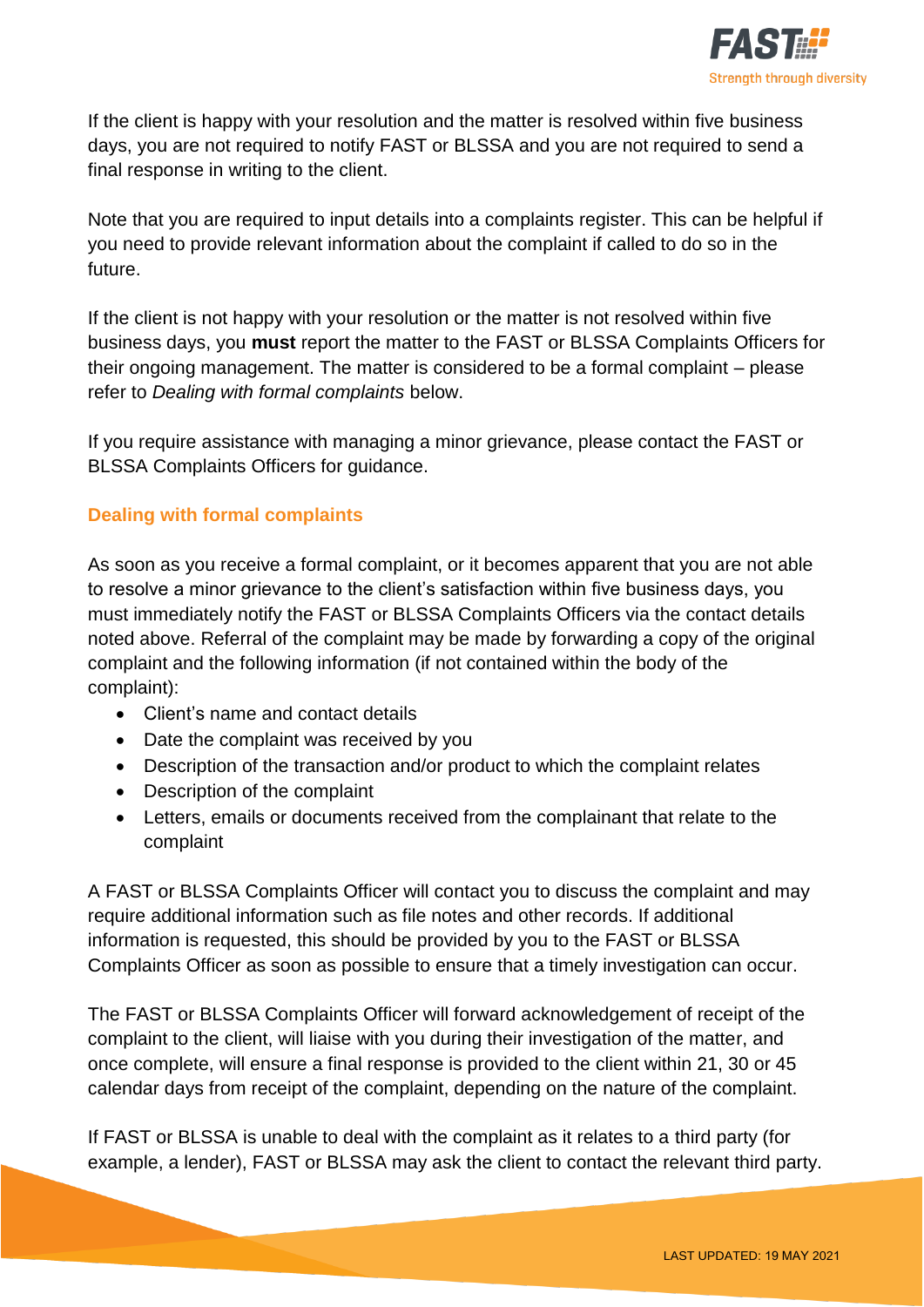

Final responses involving "default notices" or urgent disputes such as "applications for hardship" must be provided within 21 days of receiving a complaint.

Final responses to privacy complaints should be received by the client within 30 days of the date the client first lodged the complaint. The final response must detail:

- the final outcome of the complaint using internal dispute resolution procedures;
- the client's right to take the complaint to the external dispute resolution (EDR) scheme of which you are a member or, for privacy complaints, the Australian Information Commissioner, if the client is not happy with the resolution; and
- the contact details of that EDR Scheme and of the Australian Information Commissioner.

Final responses to complaints not involving financial hardship or privacy issues should be received by the client within 45 days.

If a formal complaint is lodged directly to FAST or BLSSA by your client, a FAST or BLSSA Complaints Officer will contact you as soon as practicable to discuss the next steps.

## **Complaints Register**

FAST encourages the implementation of best practices by its staff and brokers, including adopting a recommendation by ASIC that all complaints, including those resolved within 5 business days, are **recorded** in a Complaints Register.

Where a complaint is received directly by FAST, we will record the matter in our FAST Complaints Register.

Where a complaint is received directly by you and you determine that it is a minor grievance and have resolved it to the client's satisfaction within 5 business days, you are not required to advise FAST of the matter, however you should record the matter in your Complaints Register.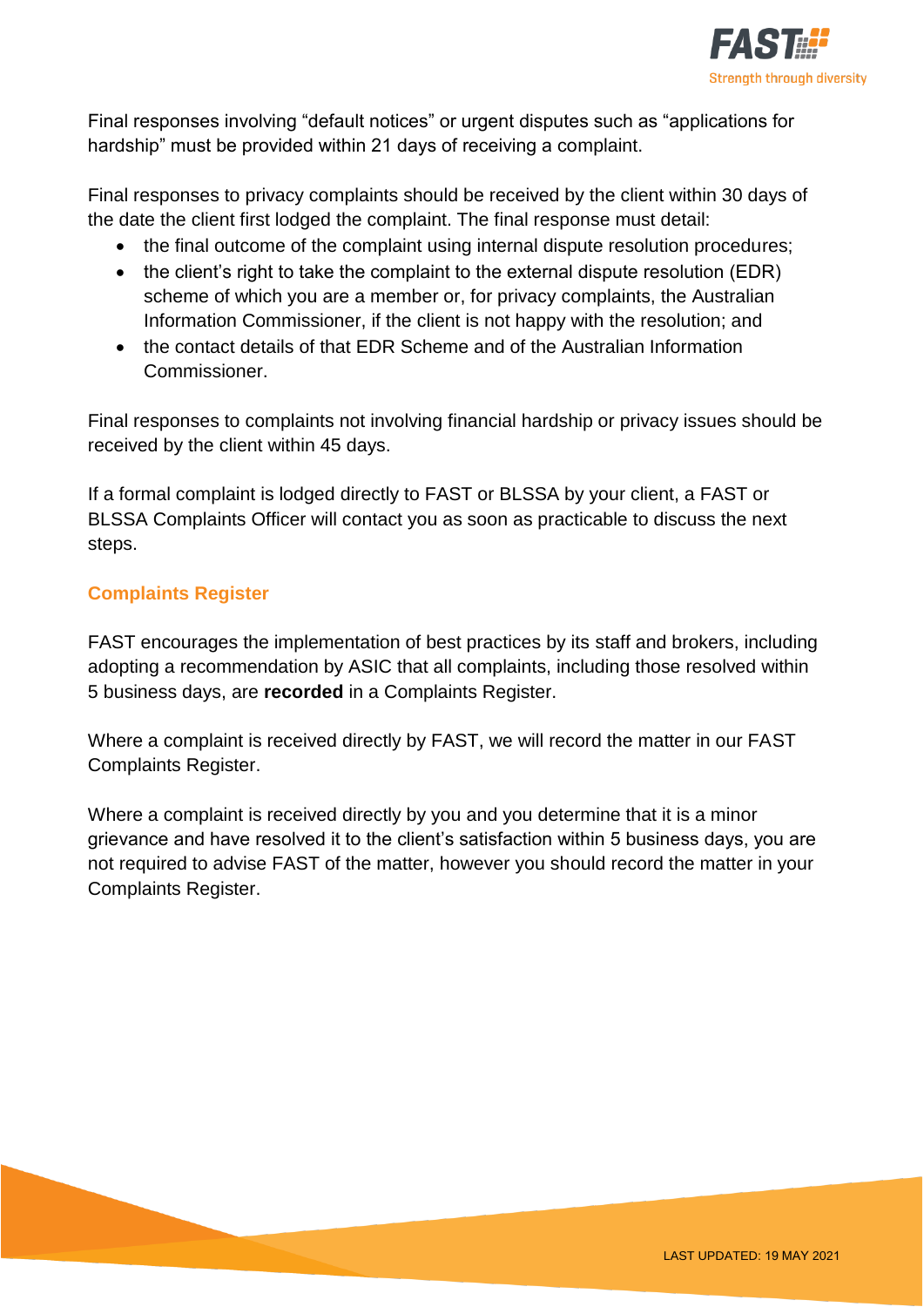

## **SECTION 2 - INTERNAL DISPUTE RESOLUTION PROCEDURES For FAST Staff & FAST Brokers and their Loan Consultants Only**

The following template is for use by FAST Staff and for the information of FAST Brokers and their Loan Consultants. A copy of the below procedures are also published on the FAST website for FAST reference and the FAST Brokers document library for FAST Brokers and their Loan Consultants' reference.

We aim to provide the very best service for our clients. In the event that you are unhappy regarding any part of our service, our internal resolution process provides that your complaint will be handled efficiently, honestly and fairly.

Finance & Systems Technology Proprietary Limited (ABN 86 092 660 912) trading as FAST is a Credit Representative of BLSSA Pty Ltd, Credit Representative No. 392527. BLSSA Pty Ltd ABN 69 117 651 760, Australian Credit Licence 391237. BLSSA may assist us in the investigation and resolution of your complaint. Each is a member of the Loan Market Group.

## **Complaints about FAST**

If you have a complaint about our services or the manner in which we have handled personal information about you, please contact:

| <b>First point of contact at FAST:</b>                                           | <b>Second point of contact at FAST:</b> |  |
|----------------------------------------------------------------------------------|-----------------------------------------|--|
| <b>FAST Complaints Officer:</b>                                                  | <b>FAST Deputy Complaints Officer:</b>  |  |
|                                                                                  |                                         |  |
| Email: compliance@loanmarketgroup.com.au                                         |                                         |  |
| Mail: FAST Complaints Officer, Level 15, 360 Elizabeth Street Melbourne VIC 3000 |                                         |  |

## **Complaints about FAST brokers**

For complaints against one of FAST's brokers, who is also a credit representative of BLSSA Pty Ltd. please contact:

| <b>First point of contact at BLSSA:</b> | Second point of contact at BLSSA: |
|-----------------------------------------|-----------------------------------|
| <b>Complaints Officer:</b>              | <b>Deputy Complaints Officer:</b> |
| Phone: (03) 9320 1082                   | Phone: (03) 9320 1082             |
|                                         |                                   |

**Email:** [resolutions@BLSSA.com.au](mailto:resolutions@BLSSA.com.au)

**Mail:** BLSSA Advice Complaints, Level 15, 360 Elizabeth Street Melbourne VIC 3000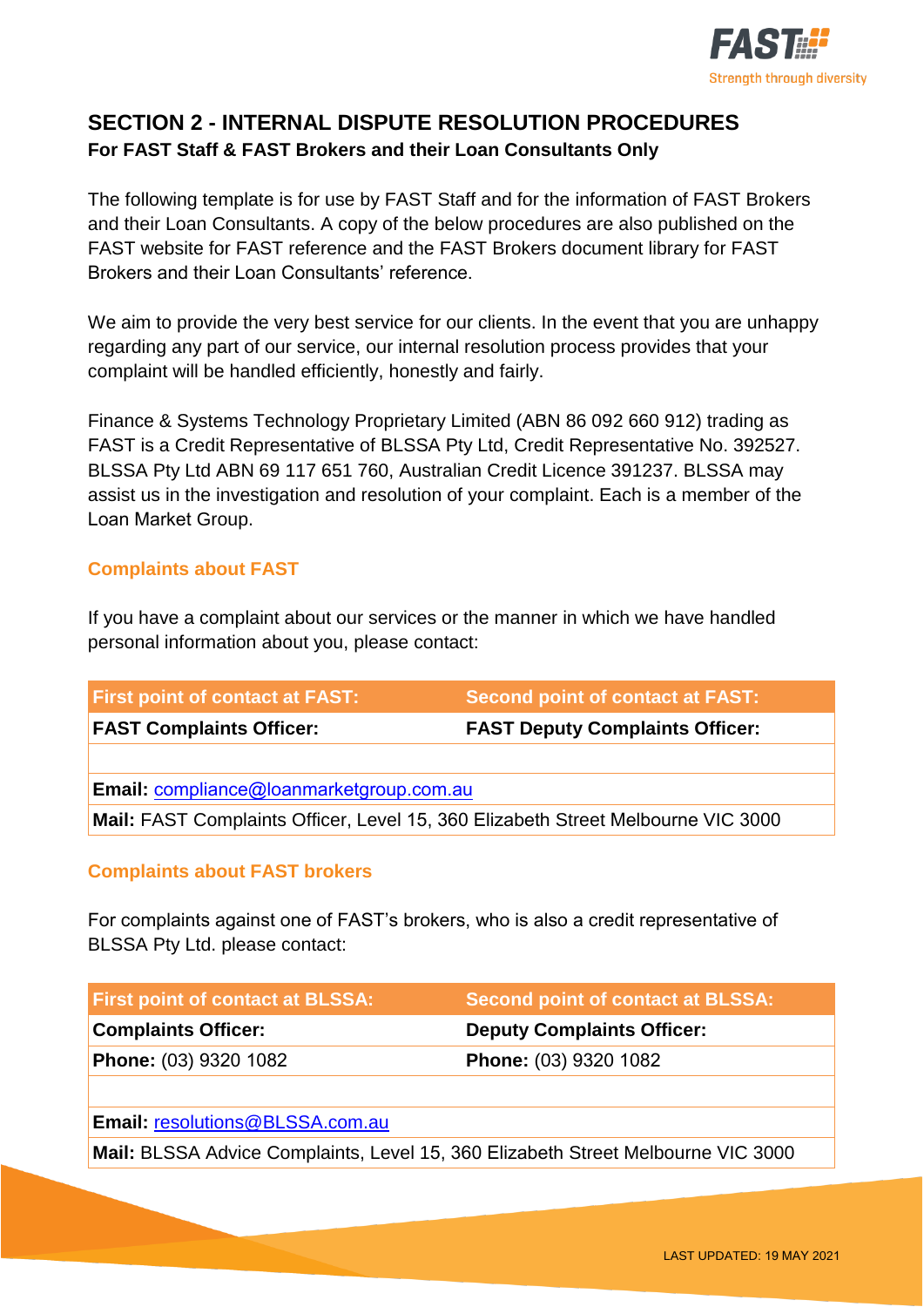

For complaints against one of FAST's brokers who is a Credit Representative of another Australian Credit License (ACL) holder, you may make a complaint direct to the ACL holder and these details can be obtained from their finance broker or documentation supplied.

You can also contact FAST directly on the details above if you feel your complaint is not adequately addressed by the ACL Holder or finance broker.

The Complaints Officers are senior personnel in our organisation and have the necessary experience and authority to handle complaints and make relevant decisions on outcomes.

The complaint need not be in writing and may be presented to us by any reasonable means, for example letter, e-mail, telephone or in person. Please ensure you give us full particulars of your complaint.

If you are not satisfied with our response to your complaint, you may contact the Australian Financial Complaints Authority (of which FAST and BLSSA Pty Ltd. are members) to consider the complaint on:

**Online:** [www.afca.org.au](http://www.afca.org.au/) **Email:** [info@afca.org.au](mailto:info@afca.org.au) **Phone:** 1800 931 678 **Mail:** GPO Box 3 Melbourne VIC 3001

If the complaint is about privacy and you are not satisfied with the outcome of our investigations, you may ask the Office of the Australian Information Commissioner to consider the complaint.

The Information Commissioner can be contacted online at <http://www.oaic.gov.au/privacy/making-a-privacy-complaint> or on 1300 363 992.

### **Awareness**

All staff and consultants who deal with (or are likely to deal with) clients, are aware of the names, titles and telephone numbers of our Complaints Officer and Deputy Complaints Officer.

Each staff member and consultant is also instructed in how to transfer a client who has a complaint to our Complaints Officer or Deputy Complaints Officer; and what client details to record if the Complaints Officer and Deputy Complaints Officer are for any reason unavailable (this information will include a minimum of the name, telephone number, and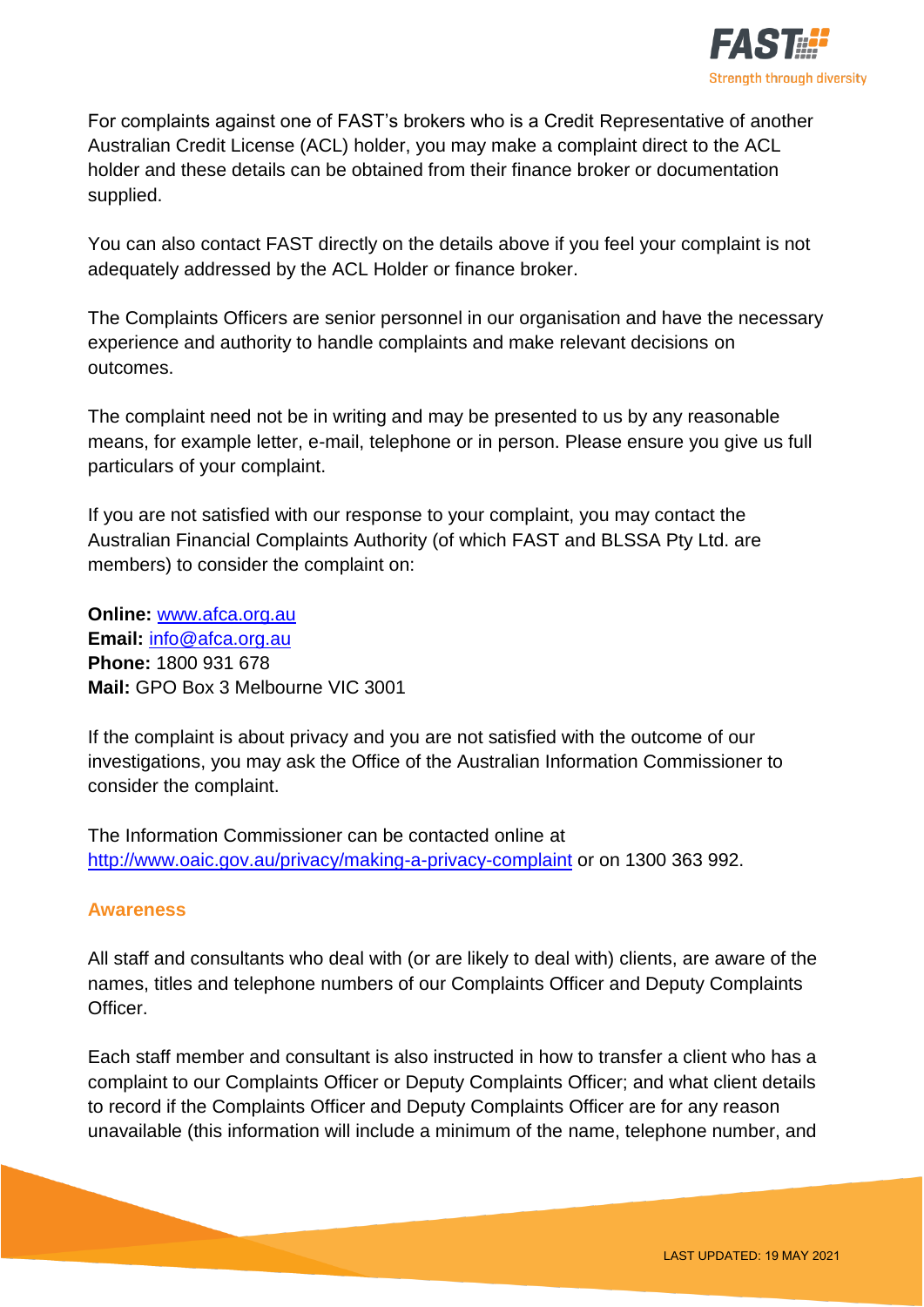

description of the product or transaction to which the complaint relates). We do not charge a fee in respect to any complaint.

## **Timeliness for resolving your complaint**

We will provide a written acknowledgement of receipt of your complaint as soon as possible, unless the complaint is otherwise resolved in the meantime.

We will ensure that a final response is given to your complaint as soon as possible, but within twenty one (21), thirty (30) or forty five (45) days of receipt of your complaint.

If FAST or BLSSA is unable to deal with the complaint as it relates to a third party (for example, a lender), we may ask you to contact the relevant third party.

For certain types of complaints, involving "default notices" or urgent disputes such as "applications for hardship", a final response must be provided within twenty one (21) days.

For privacy complaints, we are required to give you a final response within thirty (30) days.

Final responses to complaints not involving financial hardship or privacy issues should be received by you within forty five (45) days.

If we cannot respond to your complaint within the relevant timeframes, FAST will inform you of the reasons for the delay and of your right to refer the complaint to the Australian Financial Complaints Authority or, in the case of privacy complaints, to the Australian Information Commissioner.

We will have provided a final response to you if we:

- a) Accept the complaint and, if appropriate, offer redress, or
- b) Offer redress without accepting the complaint; or
- c) Reject the complaint.

If you make a complaint directly to your finance broker they will provide you with their expected response time frames.

### **Written Response to your Complaint**

We will give you a written response to your complaint and the reasons for reaching a particular decision on the complaint. We will adequately address the issues that are raised in the complaint.